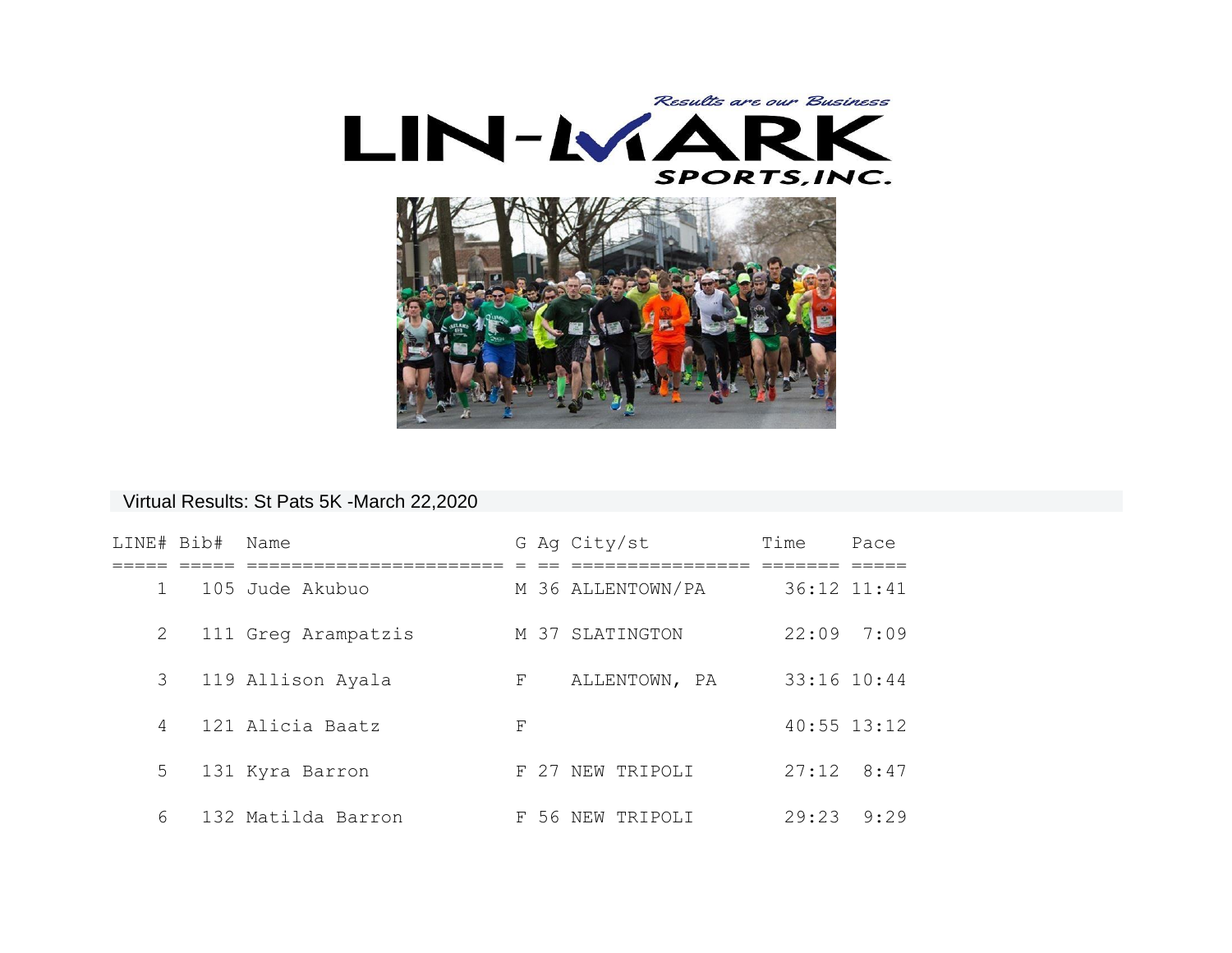| $7\degree$      | 133 Michael Barron M 57 NEW TRIPOLI                 |   |      |                  | 26:36 8:35     |      |
|-----------------|-----------------------------------------------------|---|------|------------------|----------------|------|
| 8               | 1027 Adonia Barziloski kral                         |   |      |                  | 3:53:00 75:10  |      |
| 9               | 1026 Vito Barziloski                                | М |      |                  | 2:33:00 49:22  |      |
| 10              | 138 Casey Basmagy The Table F 10 HELLERTOWN         |   |      |                  | 34:17 11:04    |      |
| 11              | 1003 Scott Bechtel M 48 HOLDEN BEACH, NC 25:30 8:14 |   |      |                  |                |      |
| 12 <sup>°</sup> | 150 Jordan Beck                                     |   | M 24 |                  | 31:04 10:02    |      |
| 13              | 154 Michele M Belisle F 49 EMMAUS                   |   |      |                  | 54:47 17:41    |      |
| 14              | 1011 Alison Benedetto                               |   |      | BETHLEHEM        | 39:28 12:44    |      |
| 15              | 1014 Frank Benedetto M 12 BETHLEHEM                 |   |      |                  | 36:25 11:45    |      |
| 16              | 1012 Marcella Benedetto F 9 BETHLEHEM               |   |      |                  | 39:29 12:45    |      |
| 17              | 1013 Ray Benedetto M 41 BETHLEHEM                   |   |      |                  | 39:29 12:45    |      |
| 18              | 162 Renee Benner F 46 MACUNGIE PA                   |   |      |                  | $30:20$ $9:48$ |      |
| 19              | 163 Sheryl Bennyhoff F 55 EMMAUS, PA                |   |      |                  | 31:24 10:08    |      |
| 20              | 164 Andrew Berg                                     |   |      | M 44 MACUNGIE PA | $22:28$ 7:15   |      |
| 21              | 873 Melissa Berman F 34 PALMERTON PA                |   |      |                  | 39:57 12:54    |      |
| 22              | 165 Elizabeth Best F 64 ALLENTOWN PA                |   |      |                  | 29:35 9:33     |      |
| 23              | 181 Lauren Borrell                                  |   |      | F 30 TOPTON, PA  | 30:31          | 9:51 |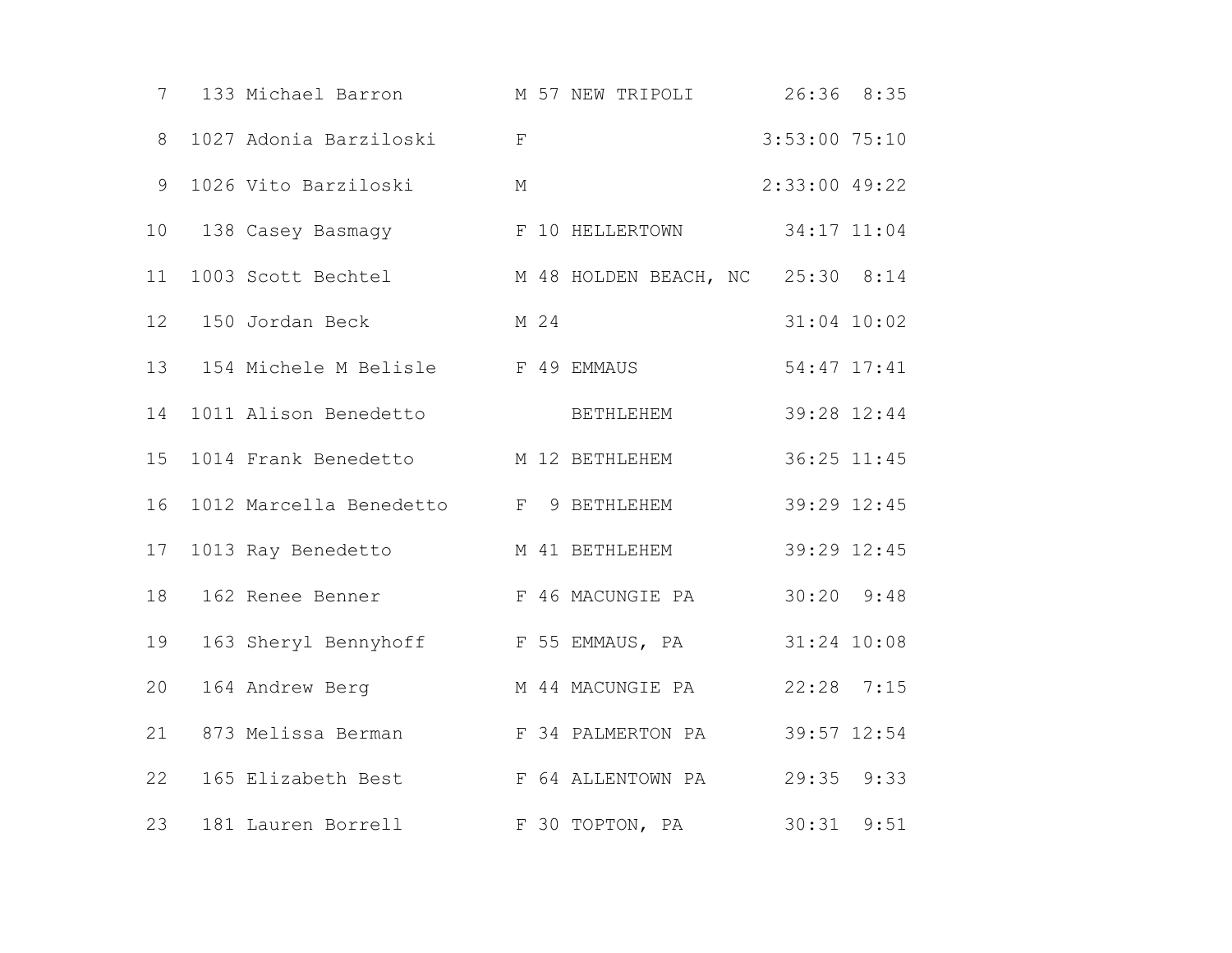|    |                            | 24 182 Jillian Boshkoski B 37 HELLERTOWN/PA 31:10 10:04 |              |
|----|----------------------------|---------------------------------------------------------|--------------|
| 25 |                            | 1002 Linda Boyer F 64 EASTON                            | 35:06 11:20  |
|    |                            | 26 189 Sarah Brodsky F 41 PALMER HEIGHTS, 45:20 14:38   |              |
|    | 27 190 Patty Brogan        | F 56                                                    | $25:16$ 8:10 |
| 28 | 1020 Adam Brooks           | M 53 ALLENTOWN 34:25 11:07                              |              |
| 29 | 192 Jeff Browne            | M 43 ALLENTOWN, PA 31:15 10:05                          |              |
| 30 |                            | 198 Jill Buck F 44 MACUNGIE, PA                         | 40:00 12:55  |
| 31 | 203 Sara Burk              | F 32 BETHLEHEM PA 30:23 9:49                            |              |
| 32 |                            | 206 Kristy Cahall F 48 SCHNECKSVILLE, P 35:36 11:30     |              |
| 33 | 207 Marco Calderon M 40 PA |                                                         | $23:03$ 7:27 |
| 34 |                            | 209 Michael Calvert M 42 GILBERTSVILLE, P 22:09         | 7:09         |
|    |                            | 35 875 Payton Campbell F 13 MACUNGIE, PA 21:00 6:47     |              |
| 36 |                            | 212 Chip Carnes M 35 ALLENTOWN, PA 23:37                | 7:38         |
| 37 | 217 Dave Carter            | M 47 MACUNGIE/PA                                        | 26:02 8:24   |
| 38 |                            | 220 Gregory Case M 57 BETHLEHEM, PA 28:51               | 9:19         |
| 39 |                            | 221 Sally Case F 45 BETHLEHEM, PA 28:57 9:21            |              |
| 40 |                            | 222 Madeline Catalano F 63 ALLENTOWN 42:12 13:37        |              |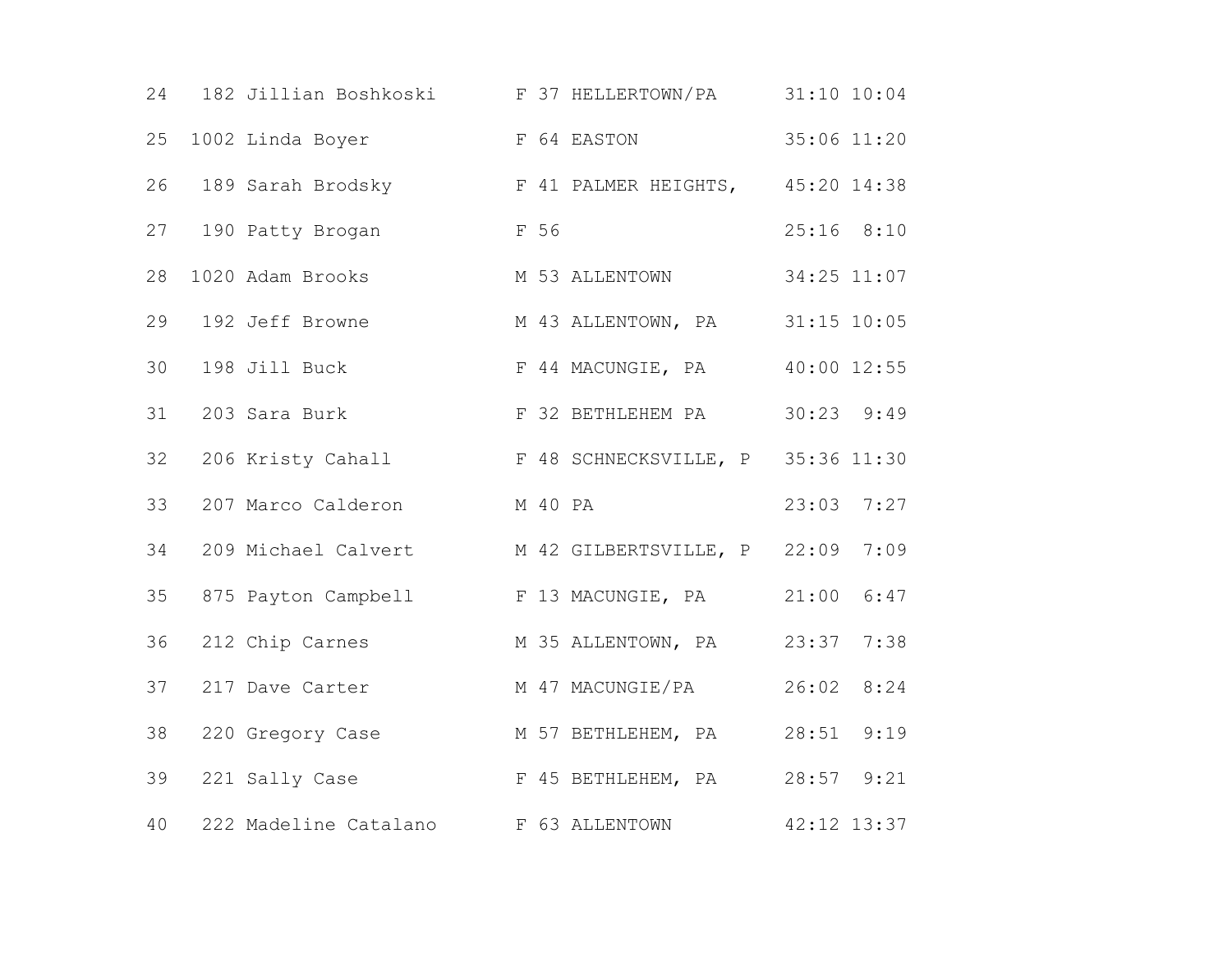| 41 | 223 Carissa Cavanaugh F 43 BETHLEHEM               |  |                    |                | $31:37$ $10:12$ |
|----|----------------------------------------------------|--|--------------------|----------------|-----------------|
| 42 | 224 Erin Charnick F 40 SLATINGTON                  |  |                    | 39:17 12:41    |                 |
| 43 | 225 Collette Chlebove F 52 COPLAY/PA               |  |                    | 32:34 10:31    |                 |
| 44 | 226 Justin Christein M 44 ALLENTOWN PA 31:36 10:12 |  |                    |                |                 |
| 45 | 227 Kate Christein F 33 ALLENTOWN PA               |  |                    | 31:36 10:12    |                 |
| 46 | 229 Thomas Ciccarelli M 41 ALLENTOWN/PA            |  |                    | $19:45$ $6:23$ |                 |
| 47 | 238 Sue Connolly F 54 EMMAUS/PA                    |  |                    | 28:33          | 9:13            |
| 48 | 244 Russ W Cordes M 56 WHITEHALL, PA 29:05         |  |                    |                | 9:23            |
| 49 | 245 Dale A Costenbader M 62 EMMAUS/PA              |  |                    | $20:54$ 6:45   |                 |
| 50 | 247 Sherman Cox M 62 ALLENTOWN, PA 26:14 8:28      |  |                    |                |                 |
| 51 | 248 Elisa Coyle                                    |  | F 43 NAZARETH PA   | 26:36 8:35     |                 |
| 52 | 251 Natalie Crespo F 27 ALLENTOWN                  |  |                    | 32:30 10:30    |                 |
| 53 | 253 Mallory Creveling F 32 BROOKLYN                |  |                    | 31:43 10:14    |                 |
| 54 | 258 Jaime Cser F 43 NORTHAMPTON, PA                |  |                    | $30:00$ $9:41$ |                 |
| 55 | 261 Stacy Daniels F 48 OREFIELD                    |  |                    | $26:56$ $8:42$ |                 |
| 56 | 262 Cady J Darago F 39 EASTON                      |  |                    | 36:15 11:42    |                 |
| 57 | 264 Kevin Decusatis                                |  | M 29 HAVERTOWN, PA | $25:45$ 8:19   |                 |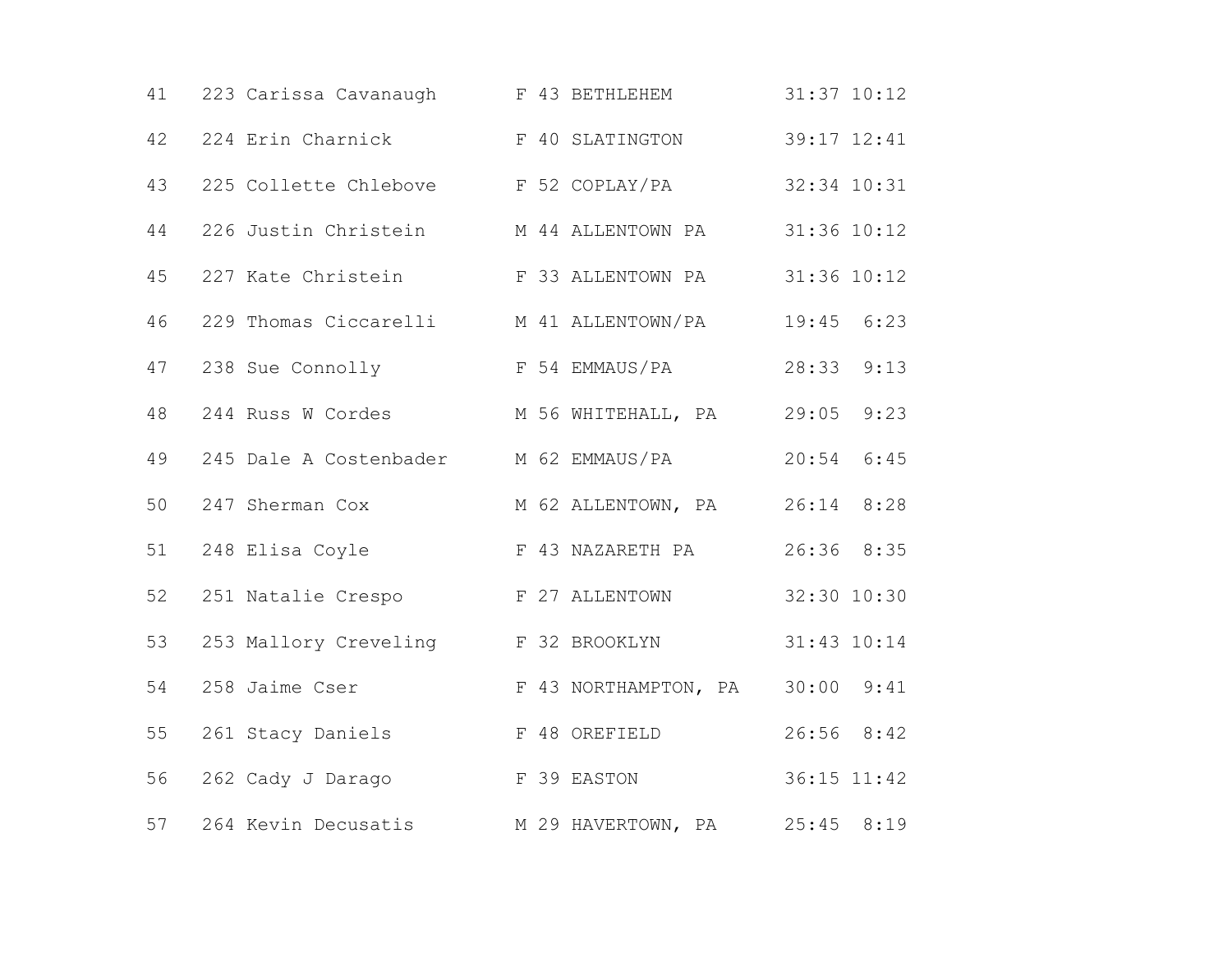| 58 | 265 Barbara Deffley F 64 PA                            |                             | 32:00 10:20    |
|----|--------------------------------------------------------|-----------------------------|----------------|
| 59 | 270 Nikki Deleon (E 25 BETHLEHEM/PA                    |                             | 33:56 10:57    |
| 60 | 271 Stephanie Dellatore F 39 BETHLEHEM PA              |                             | 58:26 18:51    |
| 61 | 272 Amy Delong F 44 KUTZTOWN/PA                        |                             | 29:00<br>9:22  |
| 62 | 275 Sara Diefenderfer F 31 BREINIGSVILLE, P 29:33 9:32 |                             |                |
| 63 | 276 Volkmar Dierolf                                    | М                           | 26:40 8:37     |
| 64 | 277 Kevin Dolan                                        | M 70 NAZARETH               | 37:50 12:13    |
| 65 | 282 Kevin Drake                                        | M 50 BETHLEHEM              | 28:28 9:11     |
| 66 | 289 Tricia Durham                                      | F 39 EMMAUS, PA 35:38 11:30 |                |
| 67 | 1004 John Ehresman M 51 COOPERSBURG, PA 24:46 8:00     |                             |                |
| 68 | 299 Kim Exaros The S4 ALLENTOWN                        |                             | 31:26 10:09    |
| 69 | 301 Michelle Exaros F 37 HELLERTOWN, PA 36:57 11:56    |                             |                |
| 70 | 300 Mike Exaros                                        | M 39 HELLERTOWN PA          | $30:30$ $9:51$ |
| 71 | 302 Scott Exaros                                       | M 34 ALLENTOWN              | 28:59 9:21     |
| 72 | 309 Anne Ferrera F 57 MACUNGIE, PA                     |                             | 31:23 10:08    |
| 73 | 311 Nancy Fickert                                      | $\mathbf F$                 | $29:35$ $9:33$ |
| 74 | 313 Ella Filipovits                                    | $\mathbf F$                 | 32:40 10:33    |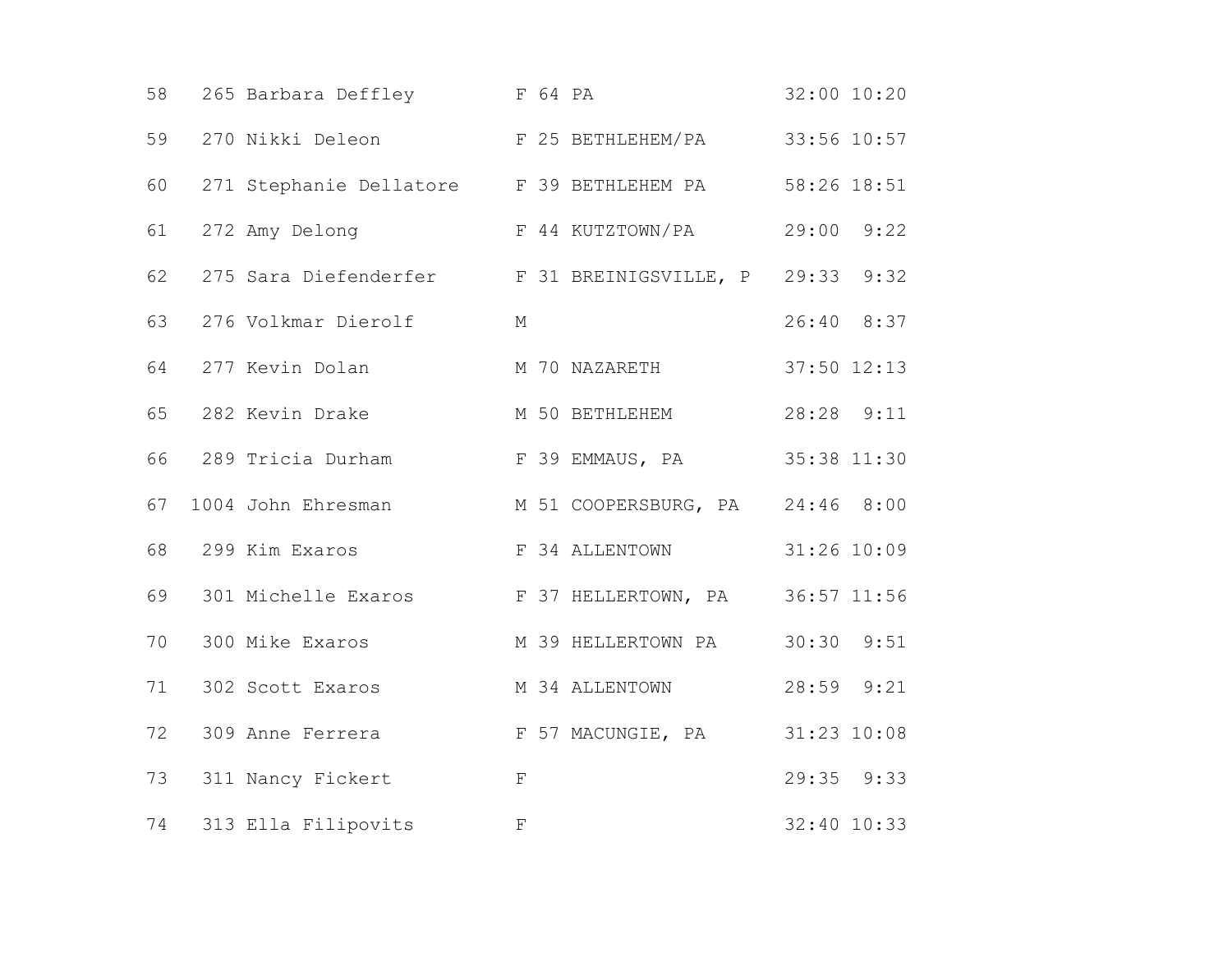| 75 | 314 Frank Filipovits M 46 BREINIGSVILLE, P 32:40 10:33 |                   |                 |
|----|--------------------------------------------------------|-------------------|-----------------|
| 76 | 315 Jill Finlayson F 52 QUAKERTOWN PA                  |                   | $41:54$ $13:31$ |
| 77 | 318 Shannon Fisher F 41 EMMAUS/PA                      |                   | 33:48 10:55     |
| 78 | 322 Russell Flugel M 50 PA                             |                   | $30:10$ $9:44$  |
| 79 | 1015 V Foulke                                          | F 54 ALLENTOWN PA | 29:20 9:28      |
| 80 | 324 Stephanie Frank                                    | $\mathbf F$       | 32:54 10:37     |
| 81 | 330 Dana Fritzinger                                    | F 40 OREFIELD/PA  | 33:15 10:44     |
| 82 | 332 Rebecca Fuchs F 38 MACUNGIE                        |                   | 33:09 10:42     |
| 83 | 338 Adam Garger M 35 ALLENTOWN PA                      |                   | 24:45 8:00      |
| 84 | 340 Katherine Garistina F 65 ALBURTIS PA               |                   | 48:20 15:36     |
| 85 | 344 Adria Geiger F 37 MACUNGIE, PA                     |                   | 36:17 11:43     |
| 86 | 345 Cole Geiger M 10 MACUNGIE, PA                      |                   | 36:17 11:43     |
| 87 | 351 Art Girard                                         | M 57 EASTON, PA   | 29:12 9:26      |
| 88 | 353 Jennifer Godek-Romano F 40 READING/PA              |                   | 41:22 13:21     |
| 89 | 355 Greg Goletz                                        | M 37 WHITEHALL    | 7:32<br>23:20   |
| 90 | 361 Jackie Gower                                       | $\mathbf F$       | 28:20 9:09      |
| 91 | 366 Susan Grella                                       | $\mathbf F$       | 43:21 14:00     |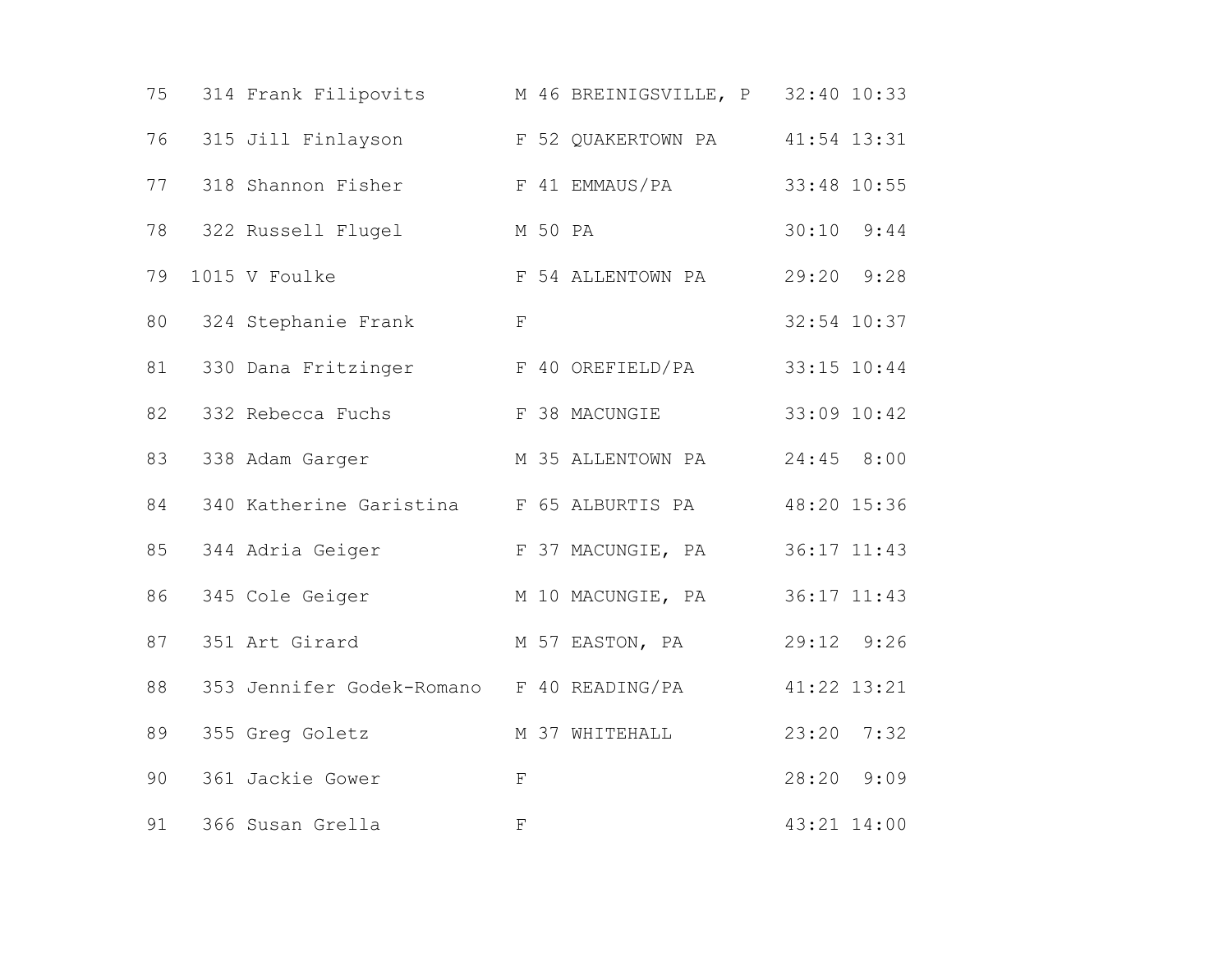| 92  | 368 Melody Guilleard F 35 ALLENTOWN PA           |                    | 31:33 10:11   |
|-----|--------------------------------------------------|--------------------|---------------|
| 93  | 369 Peter Gutzmirtl M 39 ALLENTOWN               |                    | 26:00 8:24    |
| 94  | 375 Emaline Harden                               | F 45 ALLENTOWN     | 41:54 13:31   |
| 95  | 376 Steve Harold M 47 ALBURTIS PA                |                    | 35:48 11:33   |
| 96  | 377 Debbie Harper                                | F 63 BETHLEHEM/PA  | 48:34 15:40   |
| 97  | 378 Jessica Harrington F 46 EMMAUS               |                    | 23:21<br>7:32 |
| 98  | 385 Hillary Hartzell F 35 DANIELSVILLE, PA 26:25 |                    | 8:32          |
| 99  | 388 Jay Heilman                                  | $M_{\odot}$        | $26:25$ 8:32  |
| 100 | 389 Christopher Helmuth M 41 EASTON, PA          |                    | 37:04 11:58   |
| 101 | 390 Tim Helton                                   | M 43 ALLENTOWN/PA  | $27:21$ 8:50  |
| 102 | 396 Jennifer Hernandez F 40 CATASAUQUA PA        |                    | 36:58 11:56   |
| 103 | 398 Barbara Herrmann                             | $\mathbf F$        | $27:07$ 8:45  |
| 104 | 399 Bob Hess                                     | M 62 ALLENTOWN. PA | 37:18 12:02   |
| 105 | 403 Katie Hobel                                  | F 41 MACUNGIE      | 26:39 8:36    |
| 106 | 404 Joy Hoffman                                  | F 53 MERTZTOWN PA  | 41:09 13:17   |
| 107 | 879 Trevor Homa                                  | M 43 EASTON/PA     | 36:34 11:48   |
| 108 | 409 Kristen Hood                                 | F 33 ALLENTOWN, PA | 28:07<br>9:05 |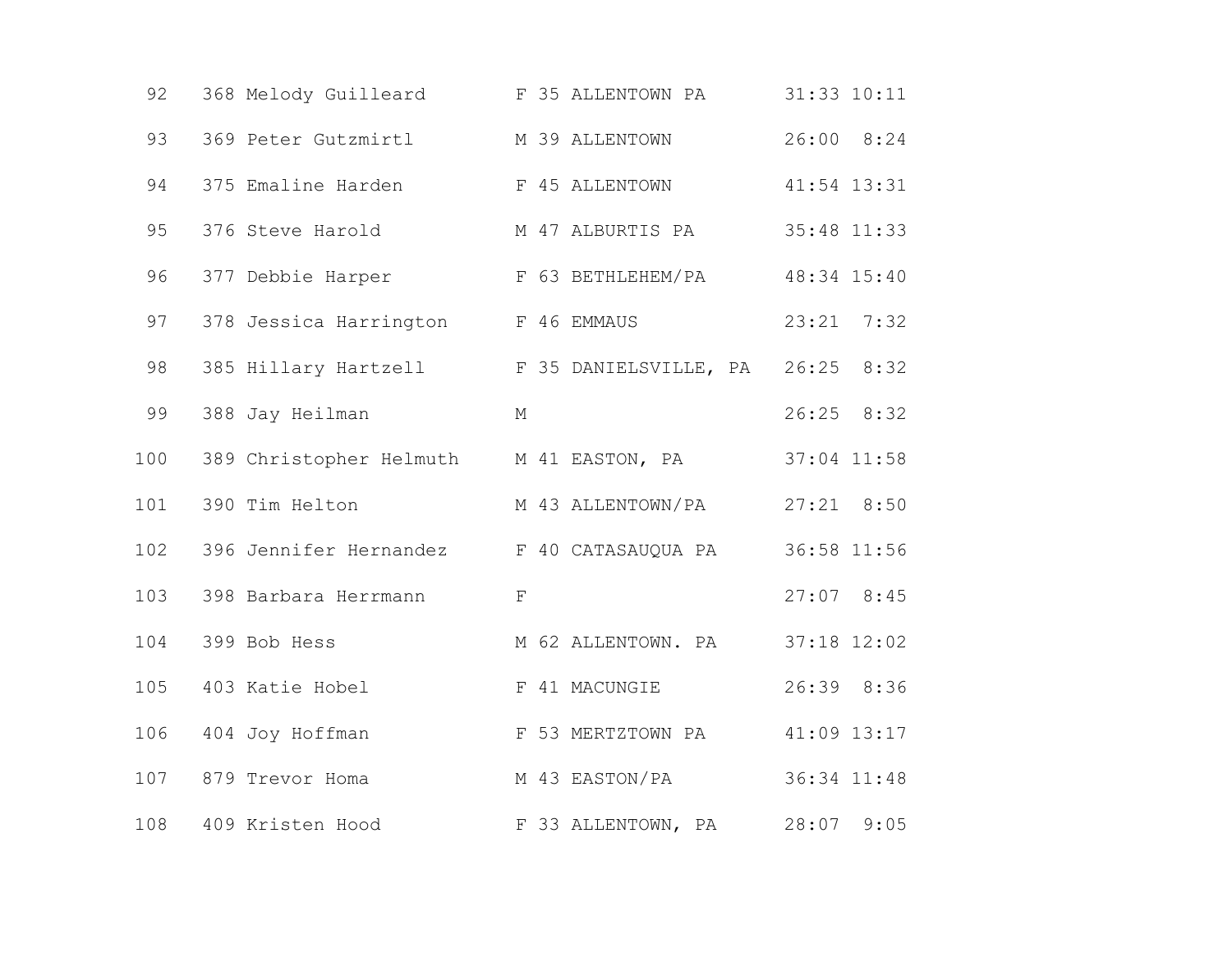| 109 | 413 Sofia Howard F 60 ALLENTOWN / PA 29:15 9:27    |                   |               |
|-----|----------------------------------------------------|-------------------|---------------|
| 110 | 422 Joshuel Irizarry                               | $M_{\odot}$       | 37:04 11:58   |
| 111 | 423 Heather Irvine                                 | F 32 BETHLEHEM PA | $24:00$ 7:45  |
| 112 | 295 William J Ennis M 88 ALLENTOWN, PA 43:00 13:53 |                   |               |
| 113 | 429 Codi Januszkiewicz F 28 BETHLEHEM PA           |                   | $22:50$ 7:22  |
| 114 | 435 Ford Jenkins                                   | $\mathbf F$       | 33:40 10:52   |
| 115 | 433 Megan Jenkins                                  | F 38 ALLENTOWN/PA | 8:26<br>26:08 |
| 116 | 439 Joshua Jones                                   | M 36 EMMAUS, PA   | 9:56<br>30:45 |
|     | 117 443 Louis Juran                                | M 68 NAZARETH PA  | 24:33 7:56    |
| 118 | 454 Jenny Kaough                                   | F 41 ALLENTOWN    | 45:46 14:46   |
| 119 | 455 Kacie Kaough                                   | F 11 ALLENTOWN    | 37:27 12:05   |
| 120 | 456 Kamryn Kaough                                  | F 9 ALLENTOWN     | 37:27 12:05   |
| 121 | 457 Kenneth Kaough                                 | M 48 ALLENTOWN    | 37:27 12:05   |
| 122 | 881 Tom Karlick                                    | M 62 ALLENTOWN/PA | 31:45 10:15   |
| 123 | 458 Jane Kaspern Burger F 59 BETHLEHEM/PA          |                   | 36:18 11:43   |
| 124 | 459 Joseph Keane                                   | M 43 MACUNGIE, PA | $23:04$ 7:27  |
| 125 | 464 Jarrod Keeler                                  | М                 | 9:32<br>29:32 |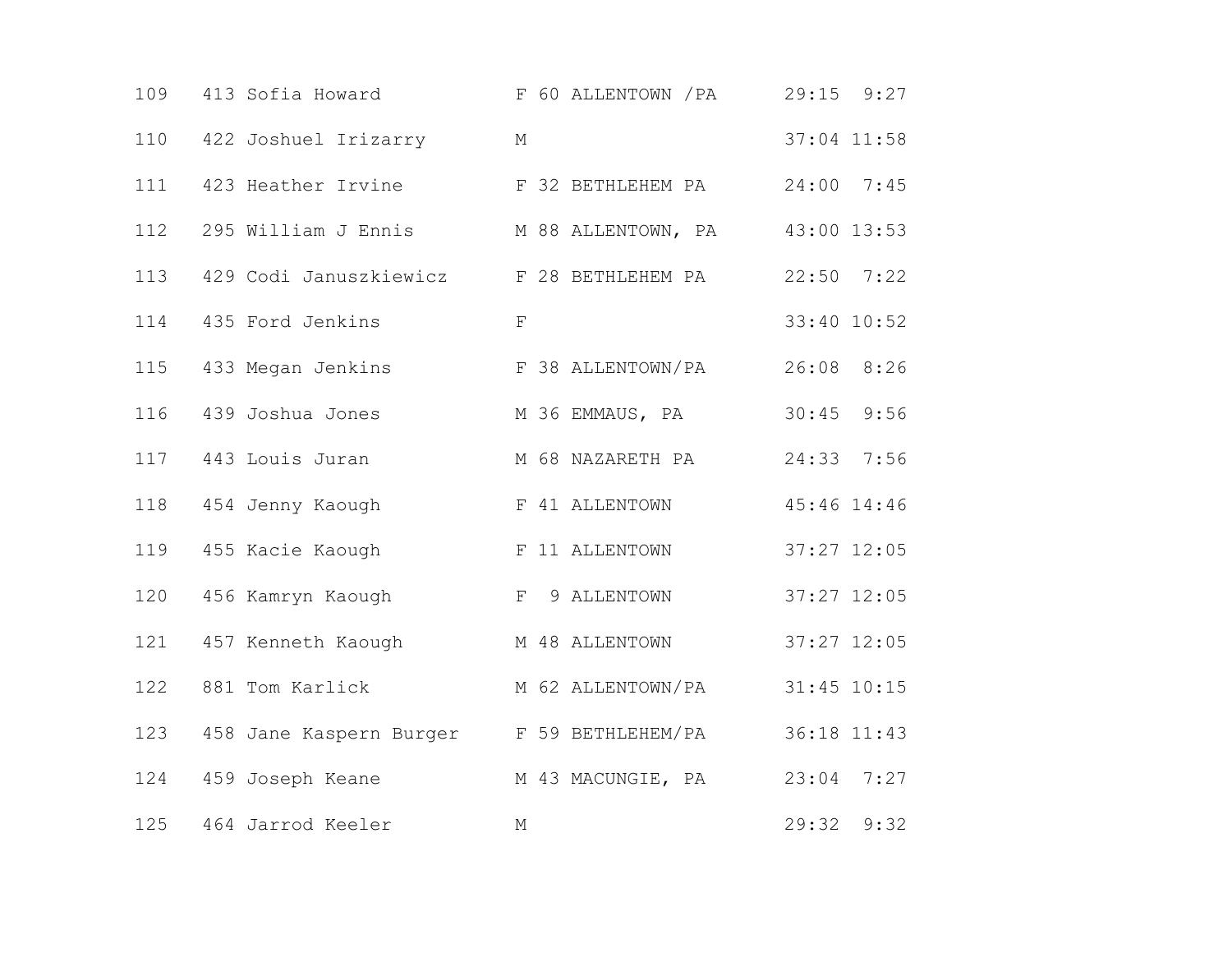|     | 126 468 Bradley Keller                              | M 42 ALLENTOWN, PA 23:10 7:29         |                 |
|-----|-----------------------------------------------------|---------------------------------------|-----------------|
| 127 | 470 Elba Kerkusz (E 58 EMMAUS PA                    |                                       | 35:13 11:22     |
|     | 128 473 Megan Kern F 40 ALLENTOWN, PA               |                                       | $31:01$ $10:01$ |
| 129 | 1010 Erin Kichline F 29 MOUNT LAUREL/NJ 37:30 12:06 |                                       |                 |
|     | 130 480 Devon King                                  | F 29 WACO/TX                          | 32:38 10:32     |
|     | 131 485 Paul Kita                                   | M 34 ALLENTOWN/PA                     | 23:59 7:45      |
| 132 | 1018 Cheryll Kosar                                  | F 59 LAURYS STATION, 32:30 10:30      |                 |
| 133 | 1017 Rebecca Kosar F 22 LAURYS STATION/P 26:01 8:24 |                                       |                 |
|     | 134 504 Tyler Kulanko M 26 BETHLEHEM/PA 27:21 8:50  |                                       |                 |
| 135 | 550 Karen A. Kulikowski B 51 ALLENTOWN              |                                       | $27:49$ 8:59    |
| 136 | 507 Kelly Kunkel F 33                               |                                       | $57:27$ 18:32   |
| 137 | 515 Michelle Lambert F 50 EASTON PA                 |                                       | $31:12$ $10:04$ |
| 138 | 522 Jennifer L Loprete F 35 EMMAUS                  |                                       | 31:00 10:00     |
| 139 |                                                     | 529 Eileen Maguire F 61 EMMAUS, PA    | $27:05$ 8:45    |
| 140 |                                                     | 532 Regina Makhoul F 38 WHITEHALL, PA | 26:42 8:37      |
| 141 | 537 Cassie Mangle F 33 BETHLEHEM                    |                                       | 31:38 10:13     |
| 142 | 538 Tanya Marquez                                   | $\mathbf{F}$                          | 35:49 11:34     |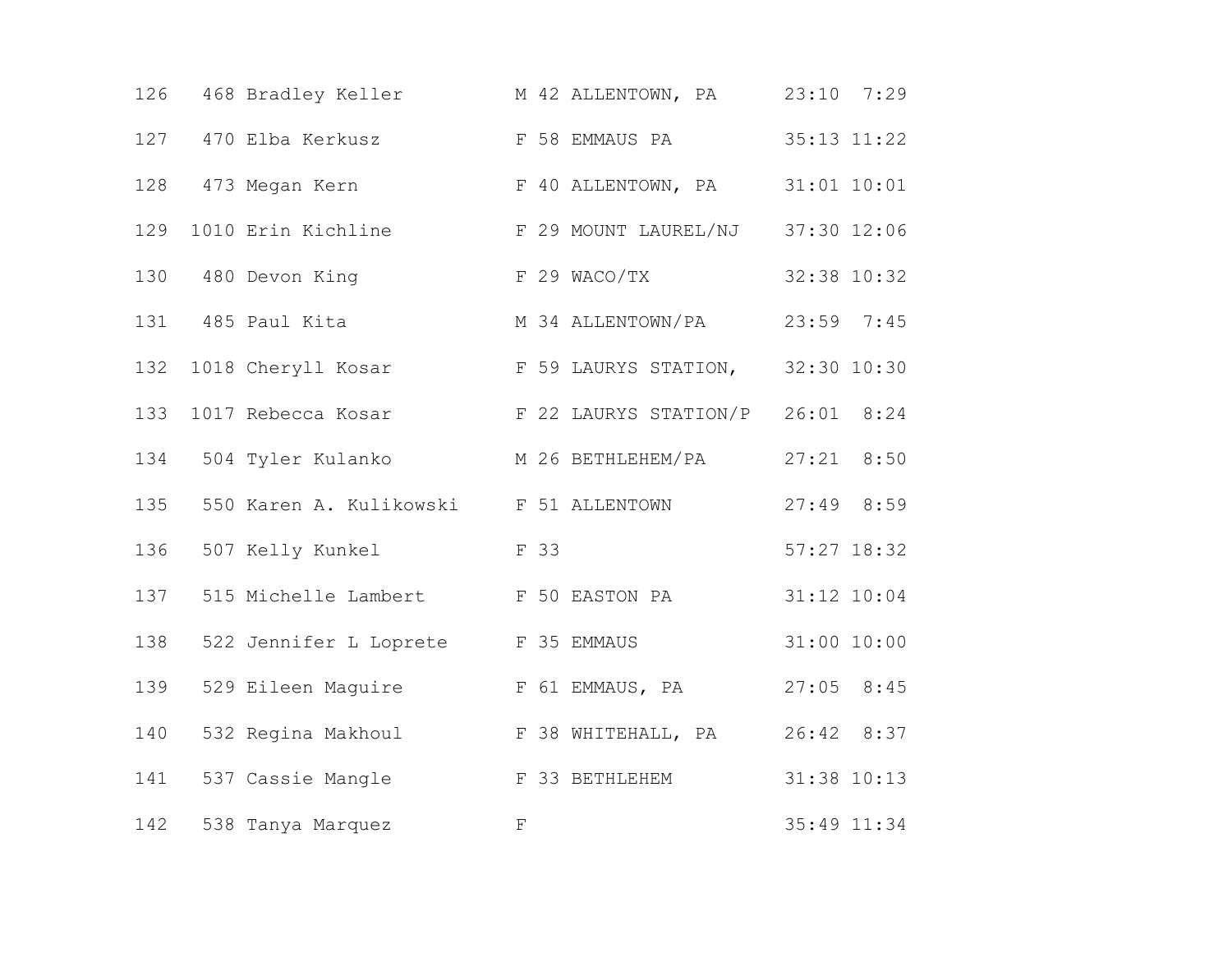| 143 | 541 Luciana Martucci                      | $\mathbf F$                             | 32:40 10:33    |
|-----|-------------------------------------------|-----------------------------------------|----------------|
| 144 | 542 Cheryl Matherly F 52 ALLENTOWN/PA     |                                         | 40:59 13:14    |
| 145 | 547 Tom McClelland                        | $M_{\odot}$                             | 28:09 9:05     |
| 146 |                                           | 549 Joe McDermott M 61 ALLENTOWN PA     | 37:48 12:12    |
| 147 | 552 Dorothy McFadden F 56 ALLENTOWN       |                                         | 42:50 13:50    |
| 148 | 553 Patrick McGinley M 49 ALLENTOWN, PA   |                                         | 24:36 7:57     |
| 149 | 554 Krysten McGovern                      | F 36 ALLENTOWN, PA                      | 30:29<br>9:50  |
| 150 |                                           | 556 Matthew McInerney M 36 EASTON, PA   | $22:10$ $7:10$ |
| 151 | 558 Amy McLaren                           | F NEW CASTLE, DE 33:43 10:53            |                |
| 152 | 559 Donna McLaughlin F 63 WALNUTPORT, PA  |                                         | 27:32 8:53     |
| 153 |                                           | 560 Scott McLaughlin M 62 WALNUTPORT PA | 37:57 12:15    |
| 154 | 561 Dennis McLinden M 53 ALLENTOWN        |                                         | 33:59 10:58    |
| 155 | 1005 Andrew McWilliams M 42 ALLENTOWN, PA |                                         | 29:53 9:39     |
| 156 | 1024 Shelly McWilliams                    | F                                       | 30:37<br>9:53  |
| 157 | 571 Hillary Miller F 35 ALLENTOWN, PA     |                                         | 30:29<br>9:50  |
| 158 | 572 Nick Miller                           | M 35 ALLENTOWN, PA                      | 22:39 7:19     |
| 159 | 573 Paige Miller                          | $\mathbf F$                             | $31:04$ 10:02  |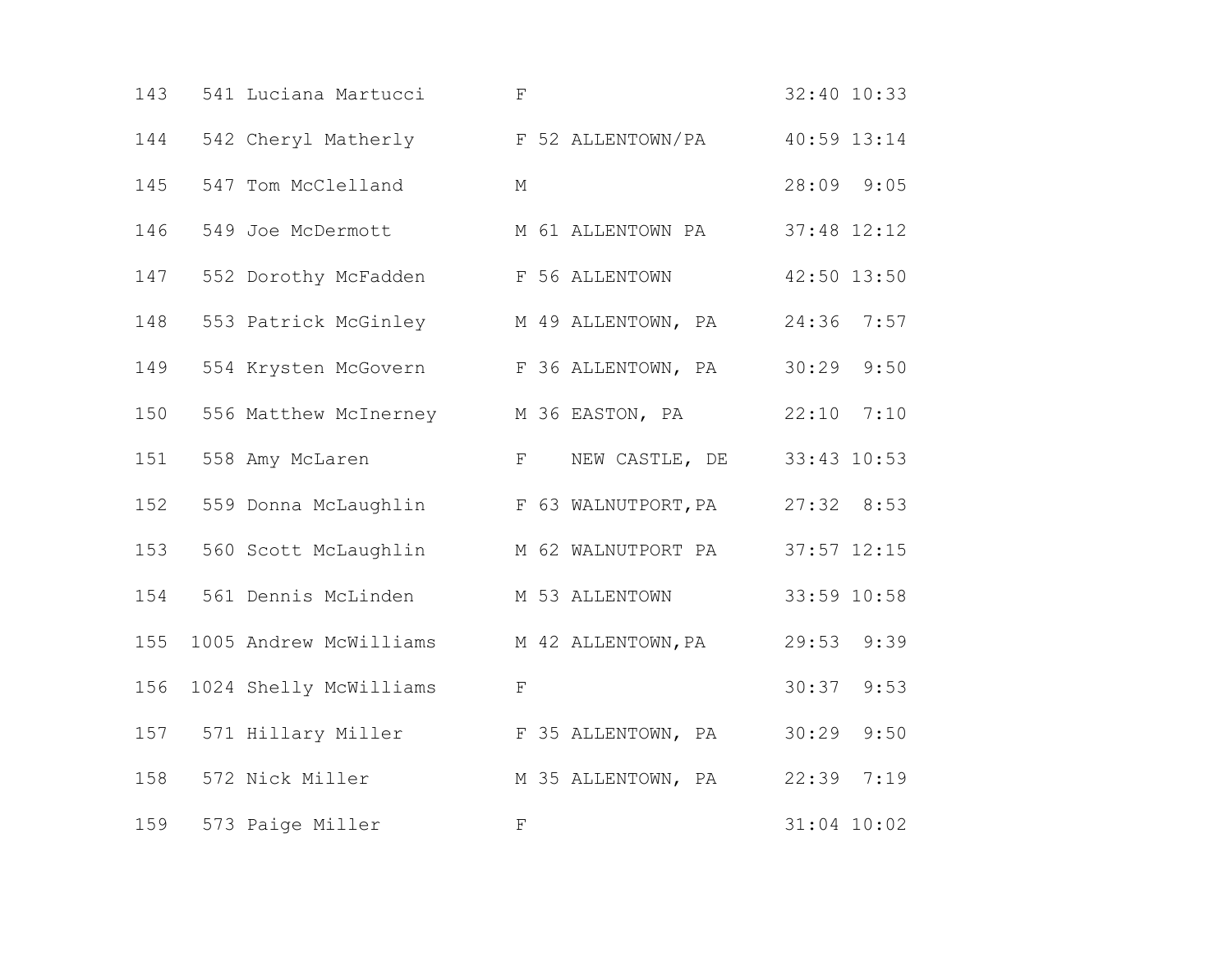| 160 | 578 James Millets                                    | M 52 COPLAY                     | $32:10$ $10:23$ |
|-----|------------------------------------------------------|---------------------------------|-----------------|
| 161 | 1022 Kayla Mjaatvedt                                 | F 28 MACUNGIE, PA               | 36:30 11:47     |
| 162 | 1021 Mark Mjaatvedt M 61 EMMAUS, PA                  |                                 | 29:30 9:31      |
|     | 163 585 Kathy Moore F 68 COOPERSBURG, PA 43:17 13:58 |                                 |                 |
| 164 | 586 Claire Morgans F 29 CENTER VALLEY 38:13 12:20    |                                 |                 |
| 165 | 594 William Nahrgang M 48 ALLENTOWN/PA               |                                 | 35:48 11:33     |
| 166 | 595 Kelley Necioglu B 36 MACUNGIE/PA                 |                                 | 19:56 6:26      |
| 167 | 597 Ashley Nevin F 38 BREINIGSVILLE, P 35:36 11:30   |                                 |                 |
| 168 | 171 Jillian Nichols                                  | F 32 BETHLEHEM PA               | $30:04$ $9:42$  |
| 169 | 602 Denise Nika                                      | F 46 WALNUTPORT, PA 34:24 11:06 |                 |
| 170 | 620 Shawn O'LEARY M 32 QUAKERTOWN PENNS 31:24 10:08  |                                 |                 |
| 171 | 604 Jacqueline O'Connell F 27 NORTHAMPTON            |                                 | 32:52 10:37     |
|     | 172 606 Wendy Ohlsen                                 | F 56 ALLENTOWN                  | 28:53 9:20      |
| 173 | 1006 Lynn Olanoff F 38 BETHLEHEM, PA                 |                                 | 9:07<br>28:14   |
| 174 | 608 Damien Olsovsky                                  | M 36                            | 9:06<br>28:11   |
| 175 | 610 Jillian Oneill F 33 LAURYS STATION               |                                 | 35:55 11:36     |
| 176 | 621 Cailin Pachter                                   | F 52 EMMAUS, PA                 | 38:42 12:30     |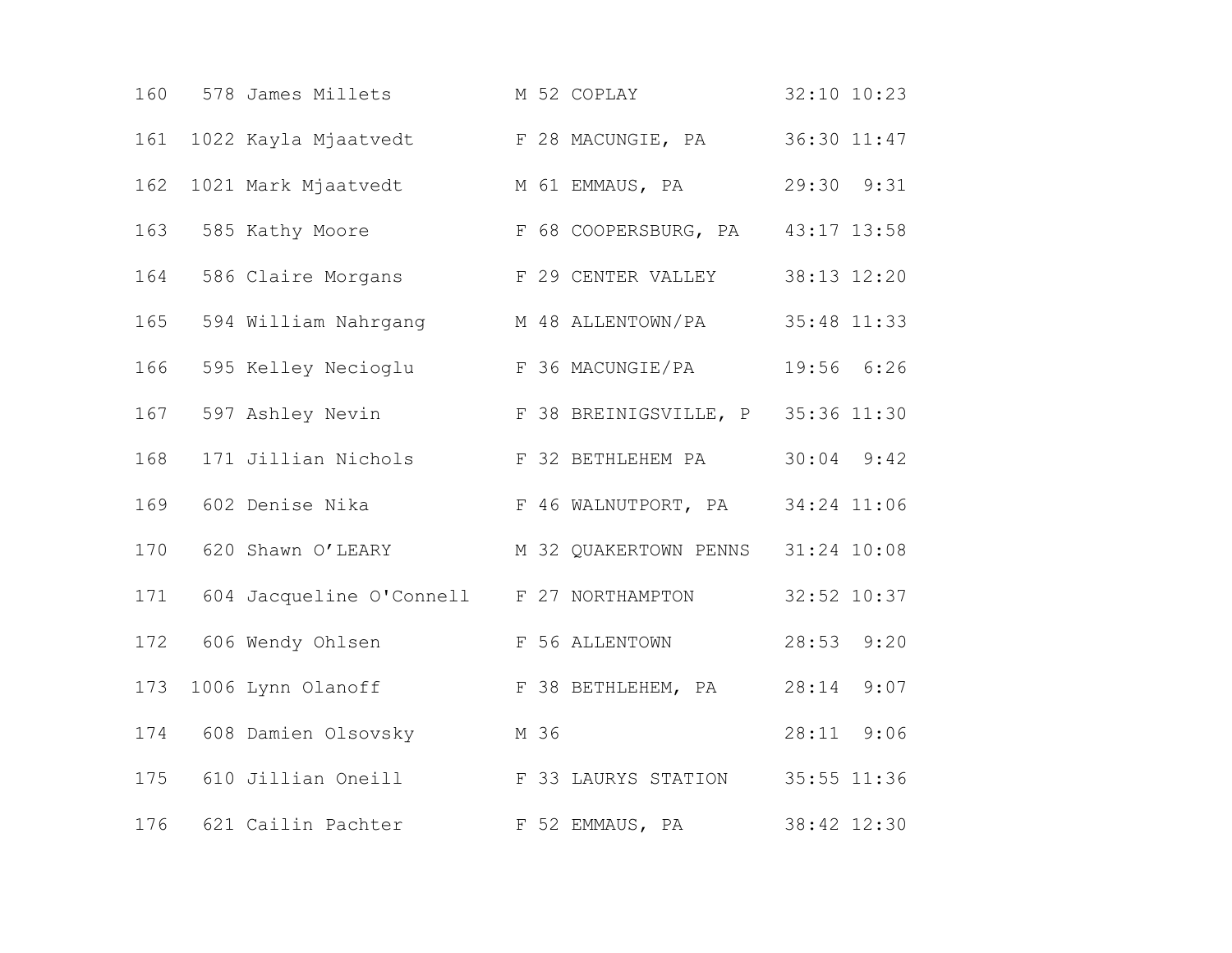|     | 177 625 Joe Panczer                                       | М                                                  | 36:34 11:48    |
|-----|-----------------------------------------------------------|----------------------------------------------------|----------------|
|     | 178 631 Stacie Pearson F 49 ALLENTOWN!                    |                                                    | $23:12$ $7:30$ |
| 179 |                                                           | 634 Kandi Perazzo F 41 ALLENTOWN, PA 34:37 11:10   |                |
| 180 |                                                           | 635 Breanna Perdue F 31 BETHLEHEM                  | 32:36 10:31    |
|     | 181 637 Kayla Persichetti F 28 PHOENIXVILLE/PA 26:37 8:36 |                                                    |                |
| 182 |                                                           | 638 Kristen Pesarcik F 28 ALLENTOWN PA             | 26:00 8:24     |
| 183 |                                                           | 640 Charlie Petri M 12 COOPERSBURG, PA 33:04 10:40 |                |
|     | 184 641 Claire Petri F 15 COOPERSBURG, PA 25:27 8:13      |                                                    |                |
|     | 185 642 Rebecca Petri F 45 COOPERSBURG, PA 32:30 10:30    |                                                    |                |
| 186 | 645 Diane Pingarelli Kana F 49 ALLENTOWN                  |                                                    | 28:32 9:13     |
| 187 |                                                           | 646 Terri Plattner F 39 ALLENTOWN/PA               | 32:27 10:29    |
| 188 | 648 Kelsey Powell F 32 BETHLEHEM PA 31:27 10:09           |                                                    |                |
| 189 | 654 William Rafter M 51 MOUNT BETHEL, PA 30:00 9:41       |                                                    |                |
| 190 |                                                           | 658 Alexis Rausch (F 35 ALLENTOWN PA               | 49:56 16:07    |
| 191 | 659 Garrison Rausch M 33 ALLENTOWN PA                     |                                                    | 49:56 16:07    |
| 192 |                                                           | 660 Brent Reabold M 41 JIM THORPE, PA 23:01 7:26   |                |
| 193 |                                                           | 663 Melissa Reese F 33 ALLENTOWN, PA               | 36:32 11:48    |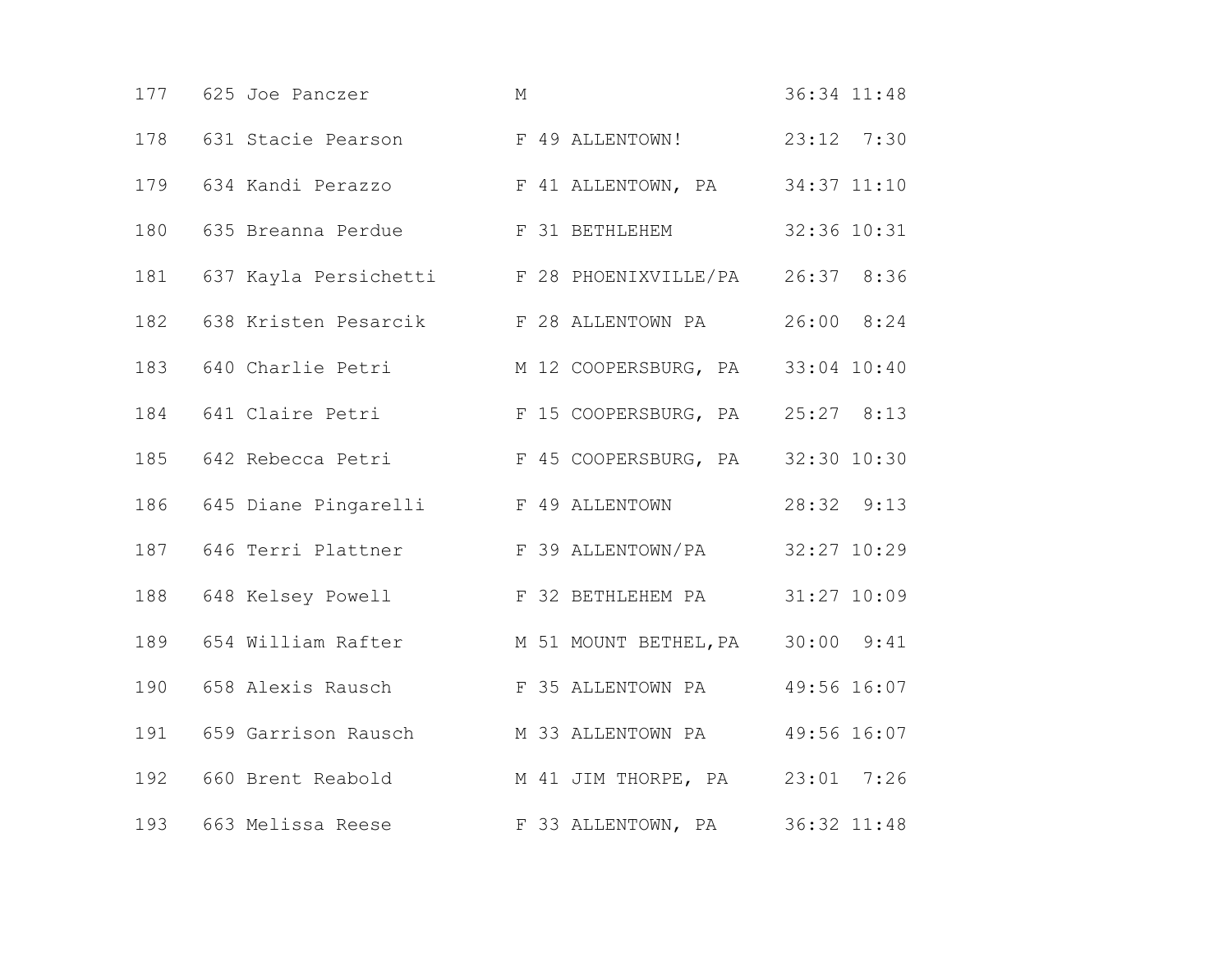| 194 | 666 Gloria Reiter                                   | $\mathbf F$      | 45:06 14:33     |
|-----|-----------------------------------------------------|------------------|-----------------|
| 195 | 669 Suanne Rieker F 64 CENTER VALLEY PA 35:07 11:20 |                  |                 |
| 196 | 672 Orlando Rivera M 47 ALLENTOWN / PA              |                  | $26:50$ 8:40    |
| 197 | 677 Anthony Romano M 40 READING/PA                  |                  | $45:41$ $14:45$ |
| 198 | 682 Michaela Rubenstein F 24 ALLENTOWN              |                  | $21:46$ 7:02    |
| 199 | 900 Mary Salinger F 66 ALLENTOWN                    |                  | 33:55 10:57     |
| 200 | 689 Patricia San Andres F 54 PA                     |                  | 33:50 10:55     |
| 201 | 695 Michelle Schaffer F 45 BETHLEHEM, PA            |                  | 39:33 12:46     |
| 202 | 696 Cory Schaffner M 38 BETHLEHEM/PA                |                  | $26:53$ $8:41$  |
| 203 | 697 Holly Scheetz GS F 39 EASTON PA                 |                  | $31:37$ $10:12$ |
| 204 | 698 Nicole Schiebel F 29 ANDREAS                    |                  | 32:21 10:27     |
| 205 | 699 Adam Schmidt M 34 READING/PA                    |                  | 23:36 7:37      |
| 206 | 702 Jessica Schmidt                                 | $\mathbf F$      | 39:21 12:42     |
| 207 | 1019 Melissa Schmidt F 32 SINKING SPRING,           |                  | $27:12$ 8:47    |
| 208 | 705 Kathy Schneider                                 | F 64 MACUNGIE PA | 47:00 15:10     |
| 209 | 706 Karen Schopf Gore F 54 WHITEHALL                |                  | 32:13 10:24     |
| 210 | 712 Justin Schwartztraube                           | М                | 44:44 14:26     |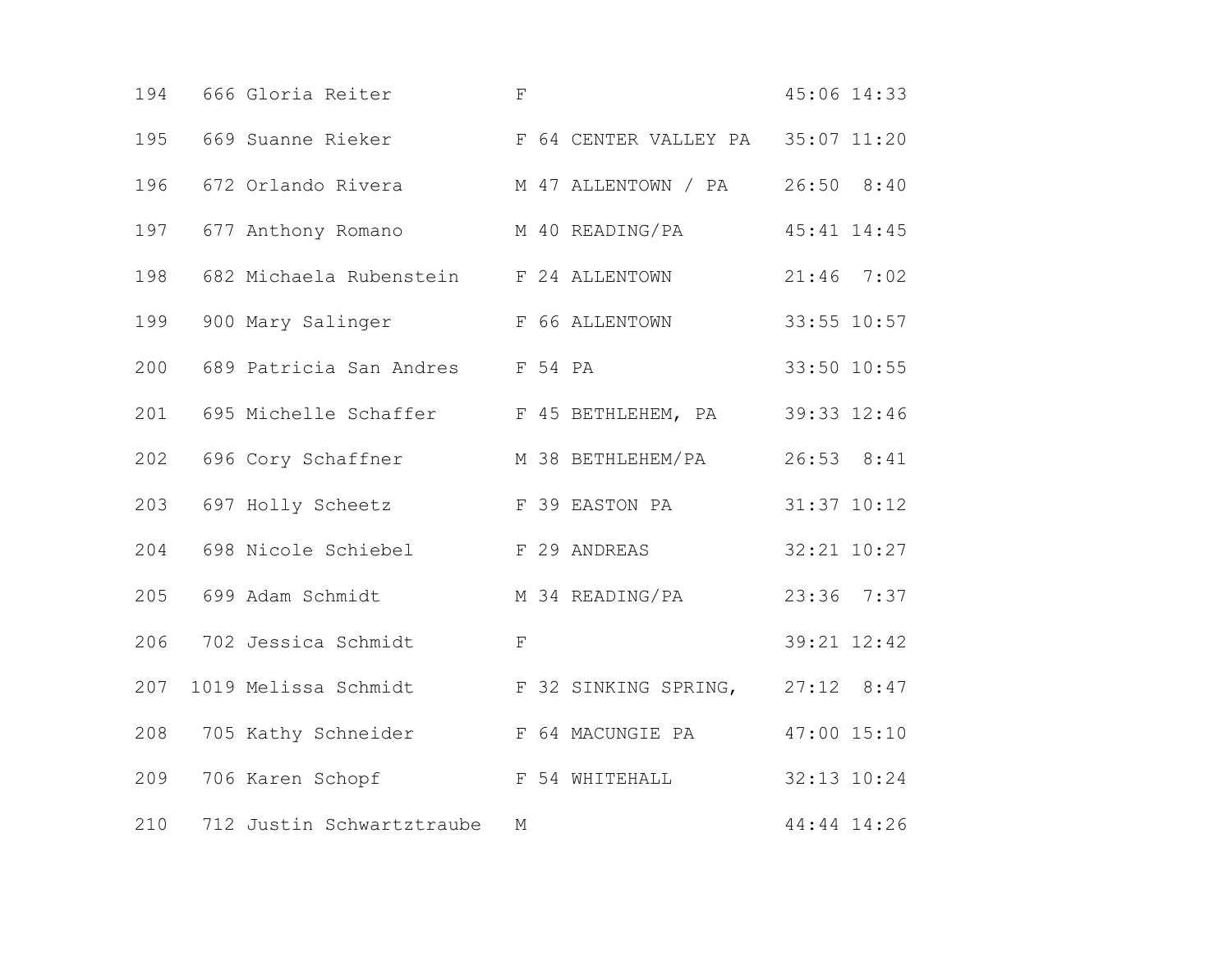| 211 | 1025 Melissa Schwartztrauber F          |             |                    | $1:03:11$ 20:23 |             |
|-----|-----------------------------------------|-------------|--------------------|-----------------|-------------|
| 212 | 714 Sophia Sciarrino F 13 COPLAY        |             |                    |                 | 33:00 10:39 |
| 213 | 715 Thomas Sciarrino                    |             | M 43 COPLAY        | 34:03 11:00     |             |
| 214 | 717 Jane Scriptunas                     |             |                    |                 | 55:00 17:45 |
| 215 | 719 Joe Scriptunas                      | М           |                    | 33:25 10:47     |             |
| 216 | 727 Elissa Shannon                      | $\mathbf F$ |                    | 27:52           | 9:00        |
| 217 | 729 Douglas Shiraishi                   | $\mathbb M$ |                    | 22:27           | 7:15        |
| 218 | 730 Siew Shiraishi                      | $\mathbf F$ |                    | 29:54           | 9:39        |
| 219 | F <sub>32</sub><br>733 Stephanie Singh  |             |                    | 23:15           | 7:30        |
| 220 | 734 Sharon Sklodowsky F 46 PHILLIPSBURG |             |                    | 27:45           | 8:58        |
| 221 | 737 Laura Slane                         |             | F 41 STEWARTSVILLE | 25:13           | 8:09        |
| 222 | 753 Lauren Sniscak                      | F           |                    | 37:04 11:58     |             |
| 223 | 754 Michele Sniscak                     |             | F 56 SCHNECKSVILLE | $27:02$ 8:44    |             |
| 224 | 765 Karen Springall                     |             | F 47 ALLENTOWN/PA  | 40:19 13:01     |             |
| 225 | 766 Robert Springall M 51 ALLENTOWN, PA |             |                    | 23:27           | 7:34        |
| 226 | 767 Brian Stine                         | М           |                    | 23:34           | 7:37        |
| 227 | 769 John Stoverink                      |             | M 34 ALLENTOWN, PA | 30:27           | 9:50        |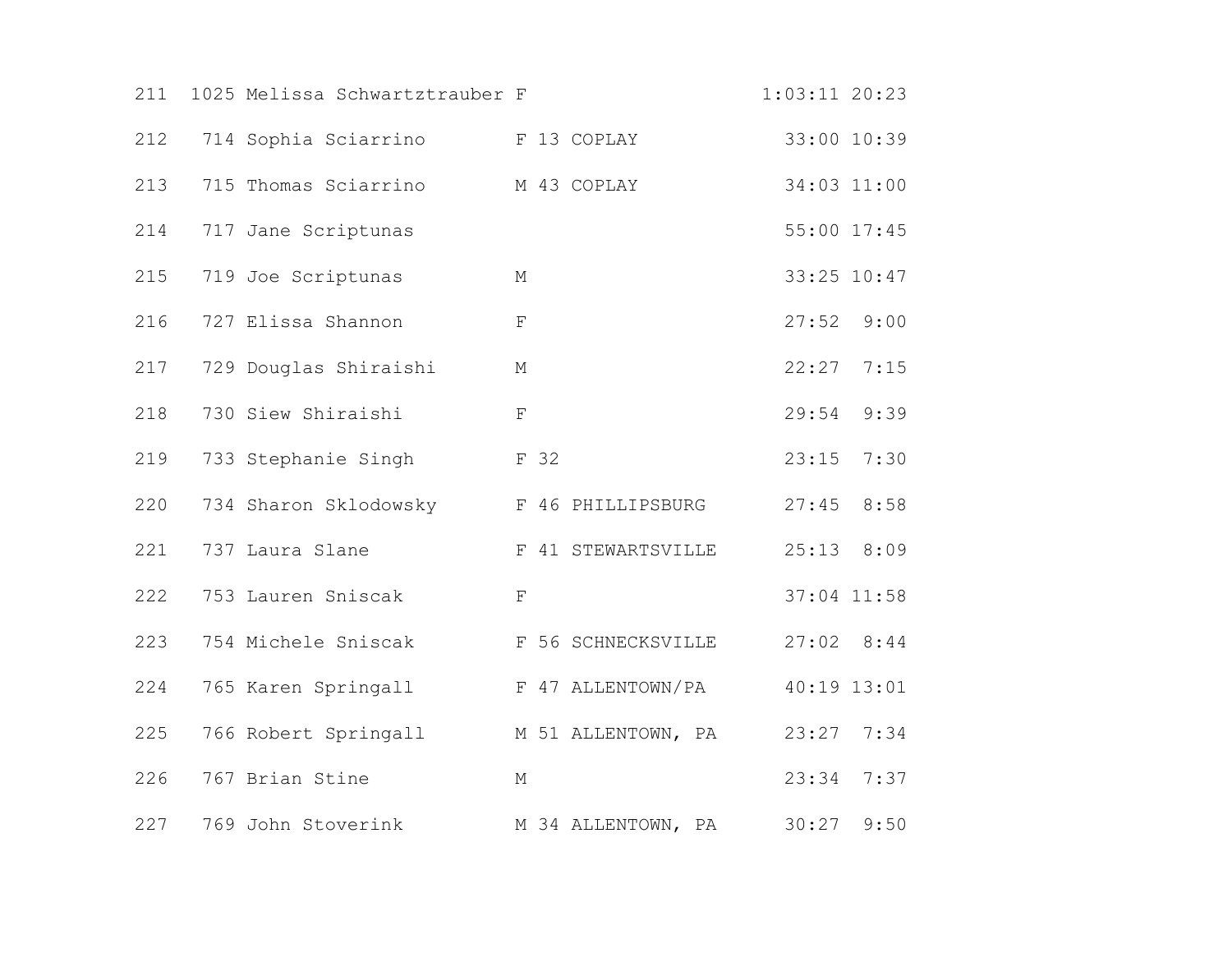|     | 228 771 Julia Stribula F 22 MACUNGIE/PA 33:06 10:41    |                                                   |                |
|-----|--------------------------------------------------------|---------------------------------------------------|----------------|
| 229 |                                                        | 776 Olivia Sullivan F 16 MACUNGIE                 | $22:13$ $7:10$ |
| 230 |                                                        | 778 Elizabeth Swanson F 50 ZIONSVILLE             | 34:59 11:18    |
| 231 |                                                        | 784 Matt Swiatek M 41 CENTER VALLEY, P 24:19 7:51 |                |
| 232 | 786 Courtney Tarselli                                  | $\mathbf{F}$                                      | 45:36 14:43    |
| 233 | 787 Tina Tarvin                                        | F 49                                              | 25:36 8:16     |
| 234 |                                                        | 788 Michelle Tauber F ALLENTOWN, PA 36:20 11:44   |                |
|     | 235 789 Jacob Thielen M 35 ALLENTOWN                   |                                                   | $21:17$ 6:52   |
| 236 | 1007 Shirley Thomas T 48 EMMAUS                        |                                                   | 34:57 11:17    |
| 237 | 1001 Mark Toretsky                                     | M 73 MANTUA NJ                                    | 34:34 11:10    |
|     | 238 799 Gretchen Torres F 43 MACUNGIE, PA              |                                                   | 33:49 10:55    |
|     | 239 807 Matthew Tuerk M 45 ALLENTOWN, PA 25:18 8:10    |                                                   |                |
| 240 | 811 Eric Vautrin                                       | M 49 HELLERTOWN PA 32:57 10:38                    |                |
|     | 241 812 Kristin Vega F 35 BETHLEHEM TWP, P 36:31 11:47 |                                                   |                |
| 242 | 814 Robby Vega                                         | M 34                                              | 36:14 11:42    |
|     | 243 821 Jory Wamsley 6 F 37 ALLENTOWN                  |                                                   | 24:56 8:03     |
| 244 | 822 Kyle Wamsley                                       | M 40 ALLENTOWN/PA 26:46 8:39                      |                |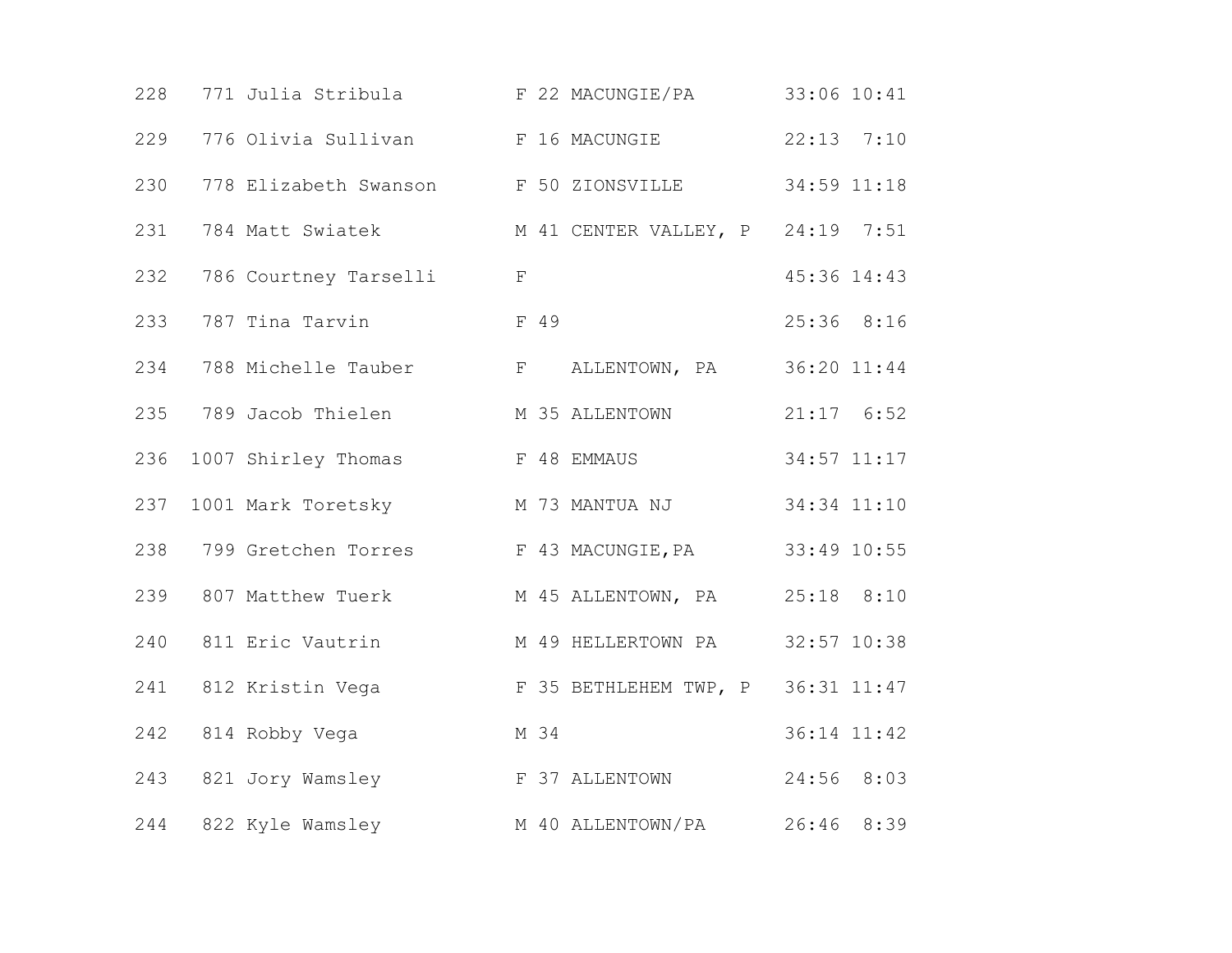|     | 245 823 Thomas Warnke      | M 61 ALLENTOWN                                          | 36:46 11:52    |
|-----|----------------------------|---------------------------------------------------------|----------------|
|     |                            | 246 828 Allisan Webb F 37 ALLENTOWN, PA 18 27:30 8:53   |                |
|     | 247 829 Michell Weber      | $\mathbb F$                                             | $27:30$ 8:53   |
|     |                            | 248 831 Amanda Welsh F 34 HELLERTOWN                    | $30:21$ $9:48$ |
|     |                            | 249 833 Hunter Wentz M 15 EMMAUS, PA 36:16 11:42        |                |
| 250 |                            | 837 Patti White $F$ 54 NAZARETH, PA 29:09 9:25          |                |
|     | 251 839 Jill Williams F 44 |                                                         | $40:52$ 13:11  |
|     |                            | 252 840 Suzanne Williams F 45 SCHNECKSVILLE 35:41 11:31 |                |
|     |                            | 253 842 Steven Wilson M 55 ALLENTOWN/PA 50:00 16:08     |                |
| 254 |                            | 1008 Doug Wood M 47 QUAKERTOWN, PA 28:30 9:12           |                |
| 255 |                            | 1009 Maria Wood F 50 QUAKERTOWN, PA 28:00 9:02          |                |
|     |                            | 256 853 Stacianne Yeager F 41 ORWIGSBURG 39:15 12:40    |                |
|     |                            | 257 854 Steve Yeakel M 47 NEW TRIPOLI, PA 23:30 7:35    |                |
|     | 258 855 Jeff Yorgey        | M 28 ALLENTOWN                                          | 8:00<br>24:46  |
| 259 |                            | 856 Keri Young (E 33 NAZARETH/PA                        | 30:04<br>9:42  |
|     |                            | 260 858 William Young M 33 NAZARETH/PA 30:04            | 9:42           |
|     |                            | 261 859 Kristin Yudt Karl F 42 ALLENTOWN, PA 29:03      | 9:23           |